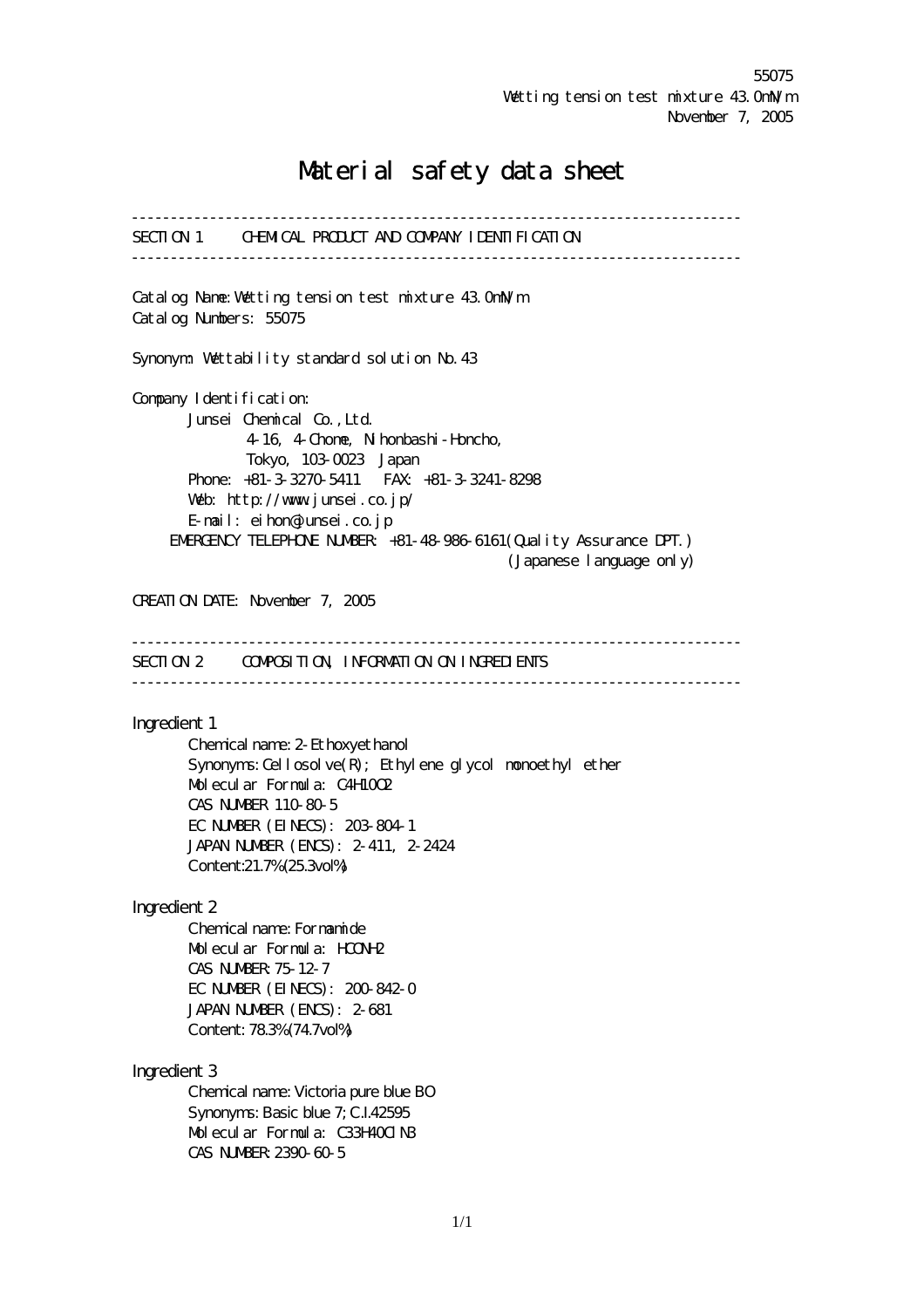EC NUMBER (EINECS): 219-232-0 JAPAN NUMBER (ENCS): 5-1994 Content: +0.03%

------------------------------------------------------------------------------

SECTION 3 HAZARDS IDENTIFICATION

------------------------------------------------------------------------------

## EMERGENCY **OVERVIEW**

Flammable. Harmful by inhalation, in contact with skin and if svallowed. May impair fertility. May cause harm to the unborn child.

Potential Health Effects

Eye:

Causes eye irritation. Causes redness and pain.

Skin:

 Causes mild skin irritation. Harmful if absorbed through the skin. Causes redness and pain. Substance is readily absorbed through the skin.

## Ingestion:

 Harmful if swallowed. May cause irritation of the digestive tract. May cause systemic toxicity with acidosis. May cause nausea and vomiting. May cause unconsciousness. May cause cyanosis, characterized by bluish skin.

Inhalation:

 Harmful if inhaled. May cause cyanosis, characterized by bluish-colored skin. Causes respiratory tract irritation. May cause dizziness, incoordination, and unconsciousness. May cause albuminuria (presence of serum in the urine).

#### Chronic:

Prol onged or repeated exposure nay cause adverse reproductive effects. May cause liver and kidney damage. Prolonged exposure may produce a narcotic effect.

#### ------------------------------------------------------------------------------ SECTION 4 FIRST AID MEASURES

------------------------------------------------------------------------------

Eyes:

 Immediately flush eyes with plenty of water for at least 15 minutes, occasionally lifting the upper and lower eyelids. Get medical aid i mmediately.

Skin:

 Get medical aid immediately. Immediately flush skin with plenty of soap and water for at least 15 minutes while removing contaminated clothing and shoes.

Ingestion:

Get medical aid immediately. Call a poison control center. Wash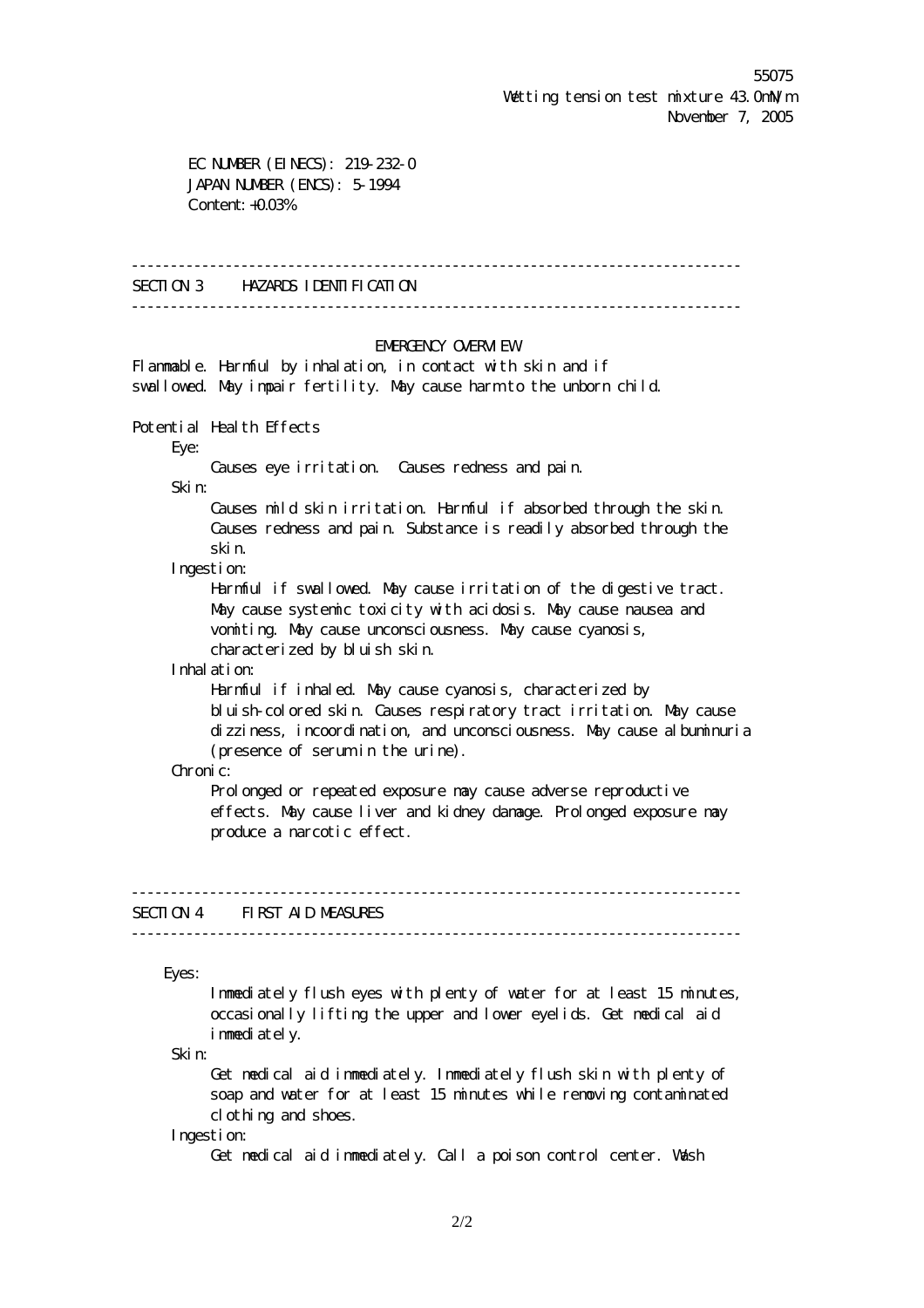mouth out with water. Inhalation: Get medical aid immediately. Remove from exposure to fresh air immediately. If not breathing, give artificial respiration. If breathing is difficult, give oxygen. Notes to Physician: Treat symptomatically and supportively. Effects may be delayed. ------------------------------------------------------------------------------ SECTION 5 FIRE FIGHTING MEASURES ------------------------------------------------------------------------------ General Information: As in any fire, wear a self-contained breathing apparatus in pressure-demand, NSHA/NICSH (approved or equivalent), and full protective gear. Vapors may form an explosive mixture with air. Vapors can travel to a source of ignition and flash back. Will burn if involved in a fire. Containers may explode in the heat of a fire. Flammable Liquid. May form explosive peroxides. Vapors may be heavier than air. They can spread along the ground and collect in low or confined areas. Extinguishing Media: Use water spray to cool fire-exposed containers. Use water spray, dry chemical, carbon dioxide, or chemical foam. Cool containers with flooding quantities of water until well after fire is out. ------------------------------------------------------------------------------ SECTION 6 ACCIDENTAL RELEASE MEASURES ------------------------------------------------------------------------------ General Information: Use proper personal protective equipment as indicated in Section 8. Spills/Leaks: Absorb spill with inert material, (e.g., vermiculite, dry sand or earth), then place into a chemical waste container. Do not use combustible materials such as saw dust. Avoid runoff into storm sewers and ditches which lead to waterways. Remove all sources of ignition. Use a spark-proof tool. Isolate area and deny entry. Provide ventilation. ------------------------------------------------------------------------------ SECTION 7 HANDLING AND STORAGE ------------------------------------------------------------------------------ Handl i ng: Use spark-proof tools and explosion proof equipment. Do not breathe dust, vapor, mist, or gas. Do not get in eyes, on skin, or on clothing. Take precautionary measures against static discharges. Use only in a chemical fume hood. Storage: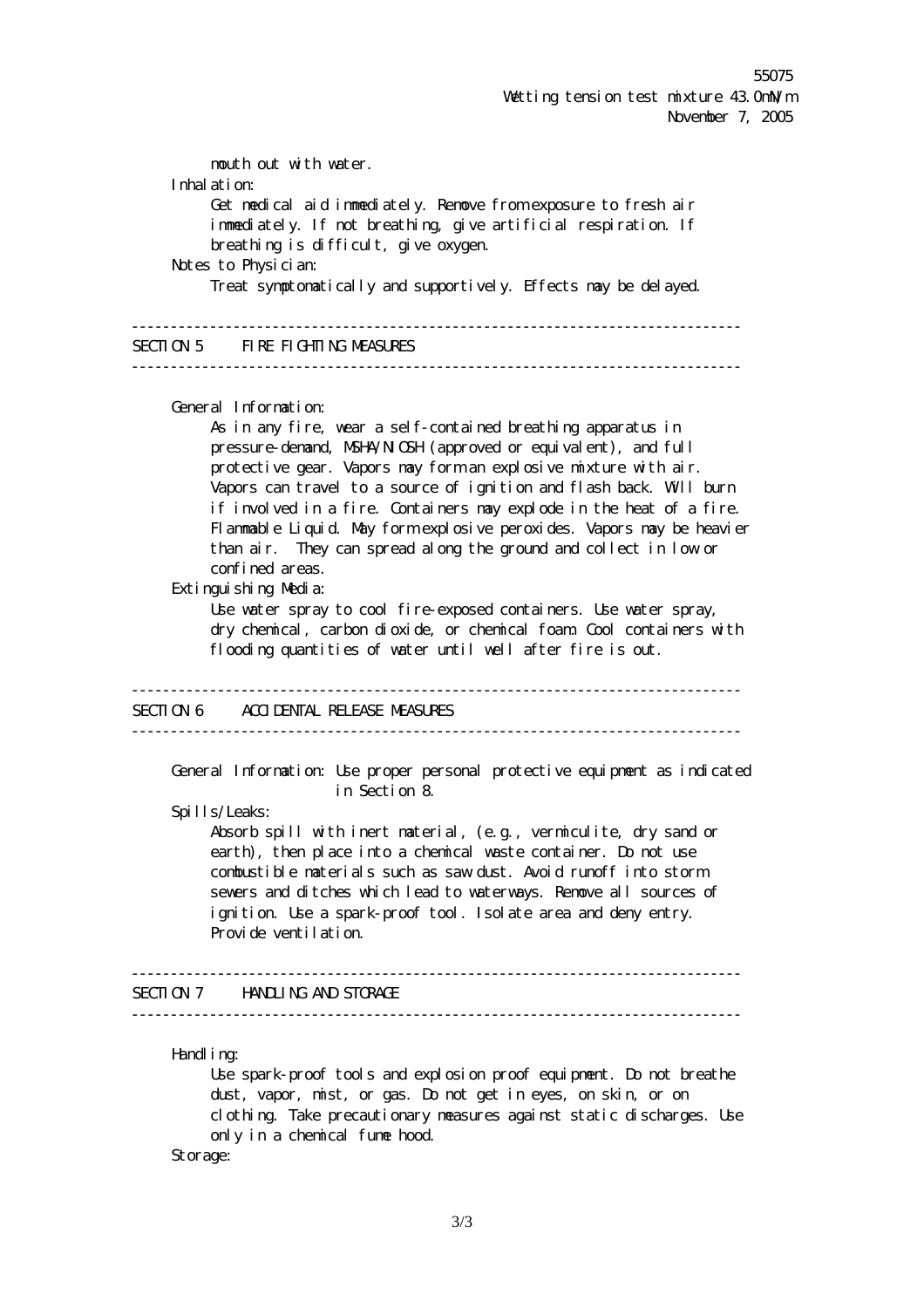Keep away from sources of ignition. Store in a tightly closed container. Store in a cool, dry, well-ventilated area away from incompatible substances. Flammables-area. ------------------------------------------------------------------------------ SECTION 8 EXPOSURE CONTROLS, PERSONAL PROTECTION ------------------------------------------------------------------------------ EXPOSURE LIMITS: 2-ETHOXYETHANOL: 200 ppm (740 mg/m3) OSHA TWA (skin) 5 ppm ACGIH TWA (skin) 0.5 ppm (1.8 mg/m3) NIOSH recommended TWA 10 hour(s) (skin) 19 mg/m3 (5 ml/m3) DFG MAK (peak limitation category - II, with excursion factor of 8) (cutaneous absorption danger) 10 ppm (37 mg/m3) UK WEL TWA (skin) Eyes: Wear chemical goggles. Skin: Wear appropriate protective gloves to prevent skin exposure. Clothing: Wear appropriate protective clothing to prevent skin exposure. Respirators: Follow the OSHA respirator regulations found in 29CFR 1910.134 or European Standard EN 149. Always use a N OSH or European Standard EN 149 approved respirator when necessary. ------------------------------------------------------------------------------ SECTION 9 PHYSICAL AND CHEMICAL PROPERTIES ------------------------------------------------------------------------------ Physical State: liquid Appearance: blue Odor: practically odorless pH: Not available. Vapor Pressure: 5 mbar @ 20 deg C (2-ethoxethanol) 0.08 mbar @20 deg C (formamide) Viscosity: Not available. Boiling Point: 135 deg C (2-ethoxethanol) 210 deg C (formamide) Freezing/Melting Point: Not available. Autoignition Temperature: Not available. Flash Point:  $70 < FP < 165$  deg C 44 deg C(2-ethoxethanol) 165 deg C(formamide) Explosion Limits, lower: 1.80 vol %(2-ethoxethanol)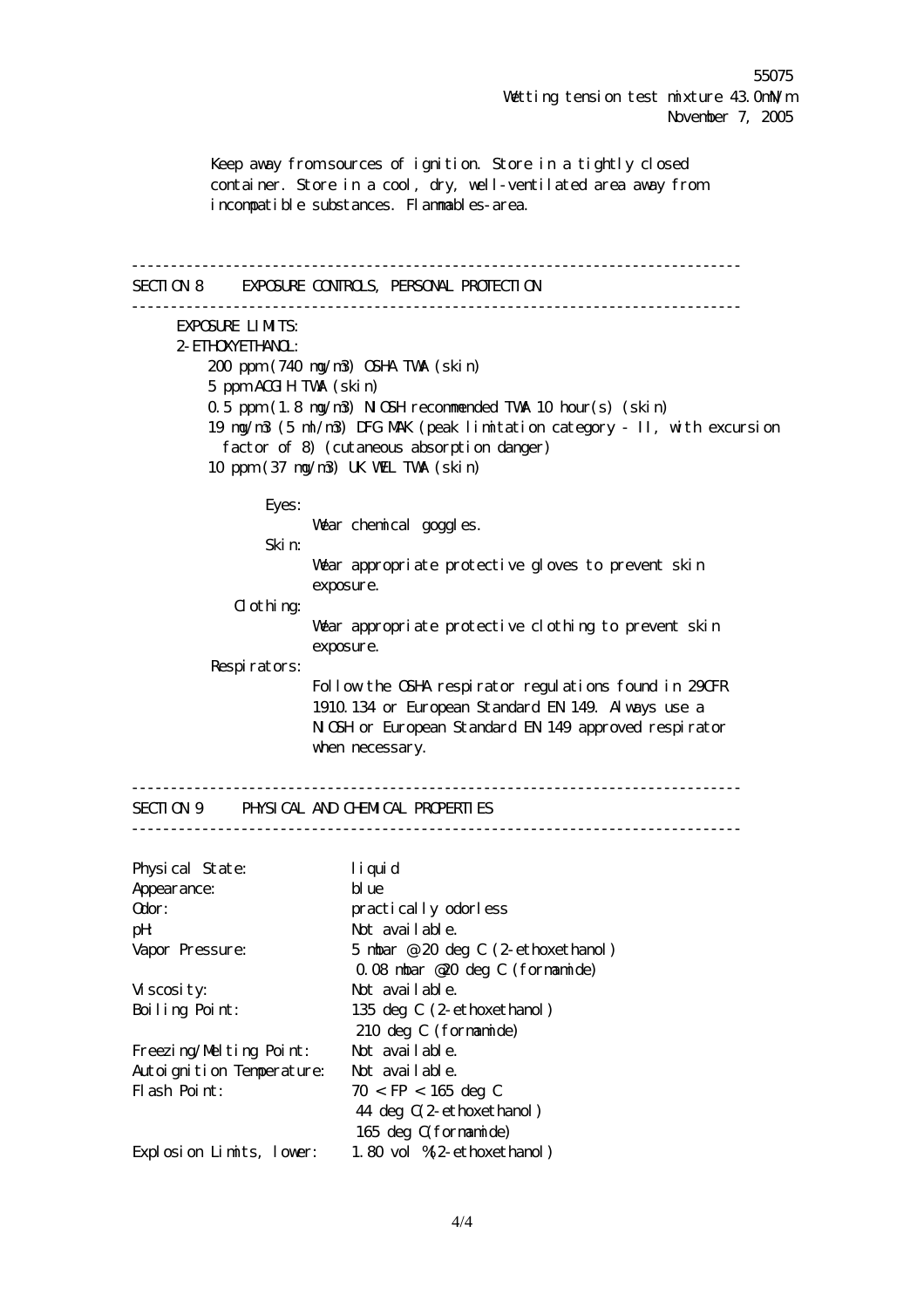2.7 vol %(formamide) Explosion Limits, upper: 15.70 vol %(2-ethoxethanol) 19.0 vol %(formamide) Decomposition Temperature: Solubility: Miscible. Specific Gravity/Density: Not available. ------------------------------------------------------------------------------ SECTION 10 STABILITY AND REACTIVITY ------------------------------------------------------------------------------ Chemical Stability: Forms heat-sensitive explosive peroxides on contact with air. Conditions to Avoid: Incompatible materials, ignition sources, exposure to air, heat. Incompatibilities with Other Materials: Oxidizing agents, acids, bases, copper, copper alloys, aluminum. Hazardous Deconposition Products: Carbon monoxide, carbon dioxide. ammonia and/or derivatives. Hazardous Polymerization: Will not occur. ------------------------------------------------------------------------------ SECTION 11 TOXICOLOGICAL INFORMATION  $-$ (2-ethoxethanol) RTECS#: CAS# 110-80-5 unlisted. LD50/LC50: CAS# 110-80-5: Draize test, rabbit, eye: 50 mg Moderate; Draize test, rabbit, eye: 500 mg/24H Mild; Inhalation, mouse: LC50 = 1820 ppm/7H; Inhalation, rat: LC50 =  $2000$  ppm/7H; Oral, mouse: LD50 =  $2451$  mg/kg; Oral, rabbit: LD50 = 1275 mg/kg; Oral, rat: LD50 = 2125 mg/kg; Skin, rabbit: LD50 = 3300 mg/kg; Skin, rat: LD50 = 3900 mg/kg. Carcinogenicity: 2-Ethoxyethanol - Not listed by ACGIH, IARC, NIOSH, NTP, or OSHA. Other: See actual entry in RTECS for complete information. (formamide) RTECS#: CAS# 75-12-7 unlisted. LD50/LC50: CAS# 75-12-7: Draize test, rabbit, eye: 100 mg Severe; Inhalation, rat:  $LCSO = 3900$  ppm/ $6H$ ; Cral, nouse:  $LDSO = 3150$  mg/kg; Cral, rat: LD50 = 5577 mg/kg; Skin, rabbit: LD50 = 17 gm/kg. Carci nogenicity: Formamide - Not listed by ACGIH, IARC, NIOSH, NTP, or OSHA. Other: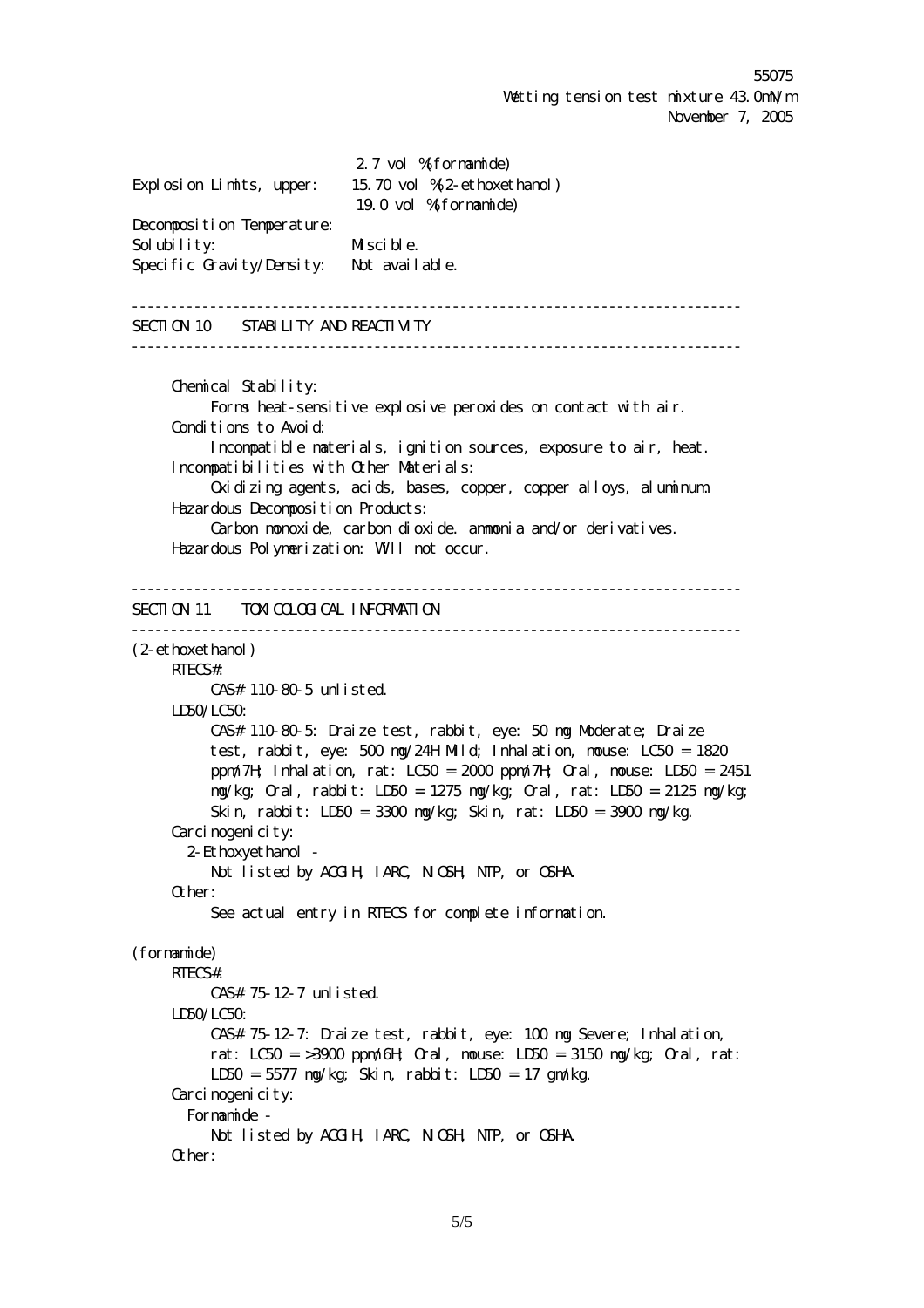See actual entry in RTECS for complete information. ------------------------------------------------------------------------------ SECTION 12 ECOLOGICAL INFORMATION ------------------------------------------------------------------------------ (2-ethoxethanol) Ecotoxicity: Fish: Guppy: 16400; 7 day; LC50 Fish: Goldfish: 5400; 24H; LC50 logPOW-0.5 **Other**  Biodegradable. Avoid entering into waters or underground water. This chemical is not likely to bioconcentrate. (formamide) Ecotoxicity: Daphnia: EC/LC50 = > 500 mg/l; 48 H; acuut Algae: EC/LC50 = > 500 mg/l; 96 H;Bacteria: EC/LC50 = > 10000 mg/l; 17 H; **Other**  Do not empty into drains. Avoid entering into waters or underground water. ------------------------------------------------------------------------------ SECTION 13 DISPOSAL CONSIDERATIONS ------------------------------------------------------------------------------ Dispose of in a manner consistent with federal, state, and local regulations. ------------------------------------------------------------------------------ SECTION 14 TRANSPORT INFORMATION ------------------------------------------------------------------------------ IATA Not regulated as a hazardous material. IMO Not regulated as a hazardous material. RID/ADR Not regulated as a hazardous material. ------------------------------------------------------------------------------ SECTION 15 REGULATORY INFORMATION ------------------------------------------------------------------------------ (2-ethoxethanol) European/International Regulations European Labeling in Accordance with EC Directives Hazard Symbols: T Risk Phrases: R 10 Flammable. R 20/21/22 Harmful by inhalation, in contact with skin and if swallowed.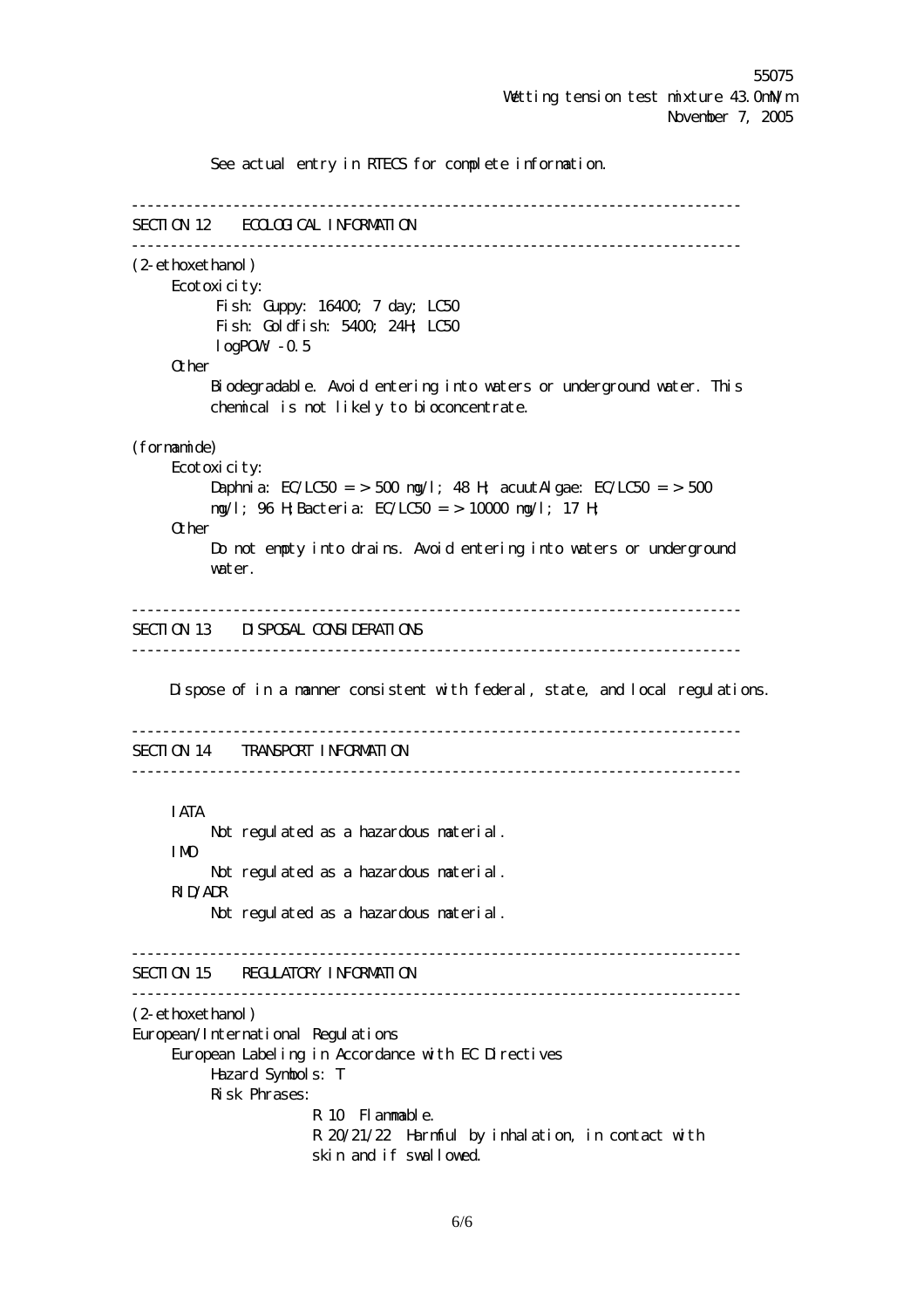R 60 May impair fertility. R 61 May cause harm to the unborn child. Safety Phrases: S 53 Avoid exposure - obtain special instructions before use. S 45 In case of accident or if you feel unwell, seek medical advice immediately (show the label where possible). WGK (Water Danger/Protection) CAS# 110-80-5: 1 United Kingdom Occupational Exposure Limits Canada CAS# 110-80-5 is listed on Canada's DSL List. CAS# 110-80-5 is not listed on Canada's Ingredient Disclosure List. Exposure Limits CAS# 110-80-5: OEL-AUSTRALIA:TWA 5 ppm (19 mg/m3);Skin OEL-BELGIUMTWA 5 ppm (18 mg/m3); Skin OEL-DENMARK:TWA 5 ppm (18.5 mg/m3);Skin OEL-FINLAND:TWA 50 ppm (185 mg/m3);STEL 100 ppm (370 mg/m3);Skin OEL-FRANCE:TWA 5 ppm (19 mg/m3);Skin OEL-GERMANY:TWA 20 ppm (75 mg/m3);Skin OEL-HUNGARY:TWA 70 mg/m3;STEL 140 mg/m3;Skin JAN9 OEL-JAPAN:TWA 5 ppm (18 mg/m3);Skin OEL-THE NETHERLANDS:TWA 5 ppm (19 mg/m3);Skin OEL-THE PHILIPPINES: TVMA 200 ppm (740 mg/m3); Skin OEL-POLAND:TWA 200 mg/m3 OEL-RUSSIA:TWA 5 ppm;STEL 5 mg/m3 OEL-SWEDEN:TWA 5 ppm (19 mg/m3);STEL 10 ppm (40 mg/m3);Skin OEL-SWITZERLAND:TWA 5 ppm (19 mg/m3);STEL 10 ppm (38 mg/m3);Skin OEL-TURKEY:TWA 200 ppm (740 mg/m3) OEL-UNITED KINGDOMITWA 10 ppm (37 mg/m3); Skin OEL IN BULGARIA, COLOMBIA, JORDAN, KOREA check ACGIH TLV OEL IN NEW ZEALAND, SINGAPORE, VIETNAM check ACGI TLV US FEDERAL **TSCA**  CAS# 110-80-5 is listed on the TSCA inventory. (formamide) European/International Regulations European Labeling in Accordance with EC Directives Hazard Symbols: T Risk Phrases: R 61 May cause harm to the unborn child. Safety Phrases: S 53 Avoid exposure - obtain special instructions before use. S 45 In case of accident or if you feel unwell, seek medical advice immediately (show the label where possible).